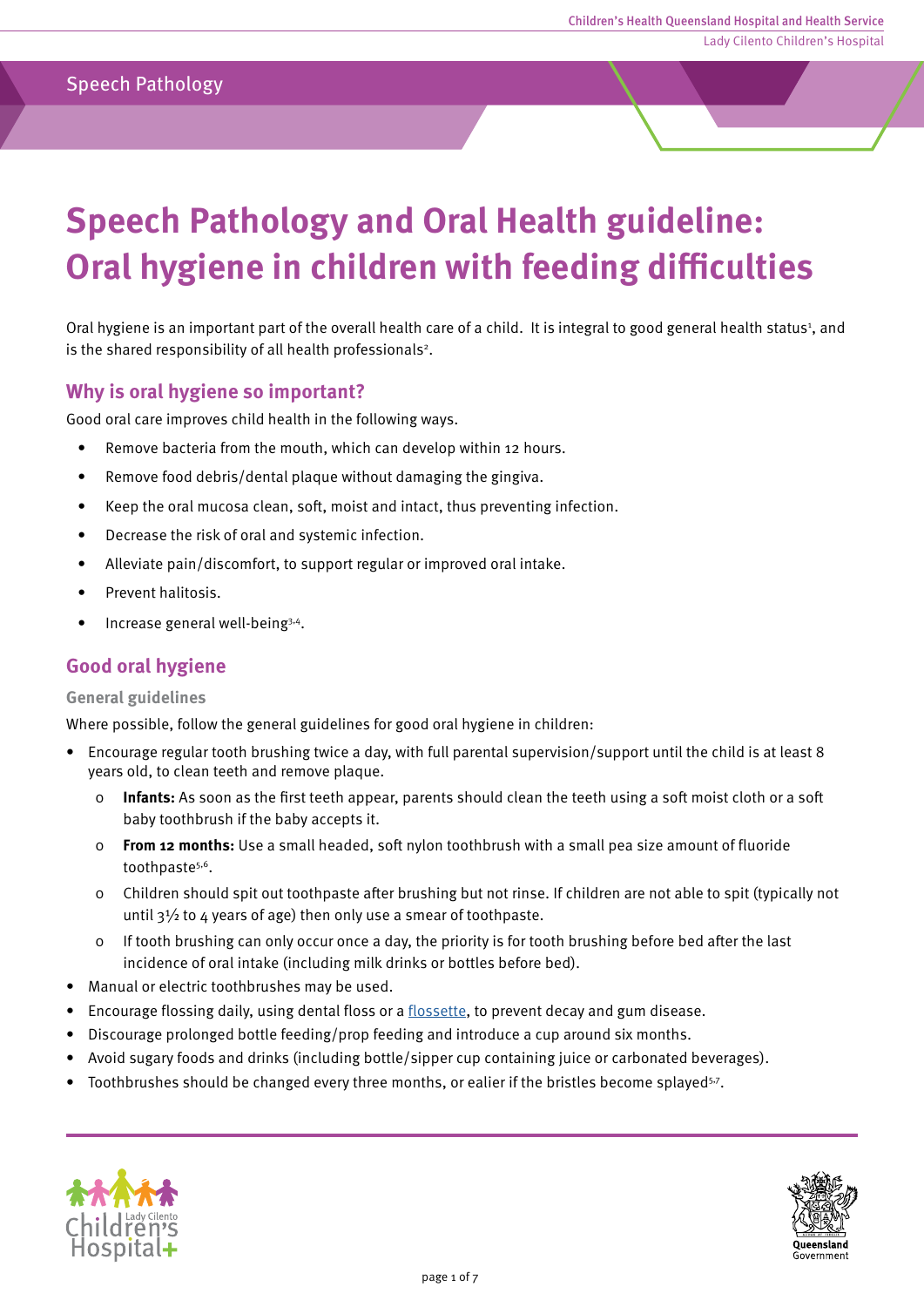- The tooth brush should be for the sole use of the child. It should be changed following an oral infection<sup>7</sup>.
- Parents and carers should be encouraged to be aware of and avoid transfer of oral bacteria to their child by:
	- 0 maintaining good oral health themselves
	- 0 avoiding sharing of food, utensils, dummies or teats with their child.

## **At-risk population: Children with feeding difficulties**

Children with feeding difficulties and/or cognitive impairments are at a greater risk of having poor oral hygiene<sup>1</sup> and greater risk of poor oral health overall<sup>8</sup>. This includes:

- Children with poor oromotor skills and/or oropharyngeal dysphagia<sup>8</sup> due to:
	- 0 pocketing of food or fluids
	- 0 increased incidence of reliance on purees
	- 0 repeated acid exposure to the teeth from gagging or choking.
- Children with oropharyngeal dysphagia who are nil-by-mouth have increased risk of respiratory complications if they are acutely or chronically aspirating their oral secretions<sup>9, 10</sup>.
- Children with oral aversion or with oral sensory processing disorders where there is difficulty adhering to the recommended oral hygiene guidelines (refusal of tooth brushing).
- Children who are reliant on carers for their self-care activities.
- Children with structural or anatomical abnormalities, including:
	- 0 craniofacial abnormalities
	- 0 thoses requiring intra-oral devices
	- 0 lingual ankyloglossia (tongue tie).
- Children with reduced saliva production, or an overproduction of saliva.

**Modifications for children with feeding difficulties** 

An oral health care plan is essential for all children with feeding difficulties to optimise their oral hygiene, which in turn reduces their risk of respiratory complications from aspiration of oral secretions or plaque. Even if a child is NOT eating and drinking regularly, there is still a need for regular tooth brushing.

Referral to an oral health care practitioner is recommended early in the child's life for an individualised plan.

Follow the general guidelines for oral hygiene (above) where possible. If the general guidelines are unable to be applied, the modifications outlined below may be appropriate.

#### **If the child does not tolerate generic paediatric tooth brushing products:**

- Tooth brushing with a [soft toothbrush d](#page-4-0)ipped in [diluted sodium bicarbonate.](#page-6-0)
- Apply [chlorhexidine gel or mouthwash.](#page-6-0) Please note, this is usually not suitable for use beyond a 2 week course, therefore it is not intended as a long term option.
- Tooth brushing with a [soft toothbrush d](#page-4-0)ipped in cold sterile water, which will still manually remove plaque and reduce the bacterial load.

#### **If the child has difficulty opening their mouth:**

- Tooth brushing with a *double/triple-headed toothbrush* and either toothpaste, diluted sodium bicarbonate or cold sterile water.
- A [bite stick c](#page-5-0)an help keep a child's mouth open during tooth brushing.
- [A flossette c](#page-5-0)an make flossing an easier task, especially for harder to reach places.

#### **If there is a high risk of aspiration of secretions and/or thin fluids, and the child is unable to safely spit out toothpaste/secretions:**

- Tooth brushing with fluoride or [low-foaming toothpaste.](#page-6-0)
- Ensure the child is positioned as safely as possible if they are at risk of aspiration during mouth cares e.g. in side lying or in their most supportive seating with head tilted forward.
- Tooth brushing with a [suction toothbrush system.](#page-4-0) Please note, this system will require access to a portable or home suction system.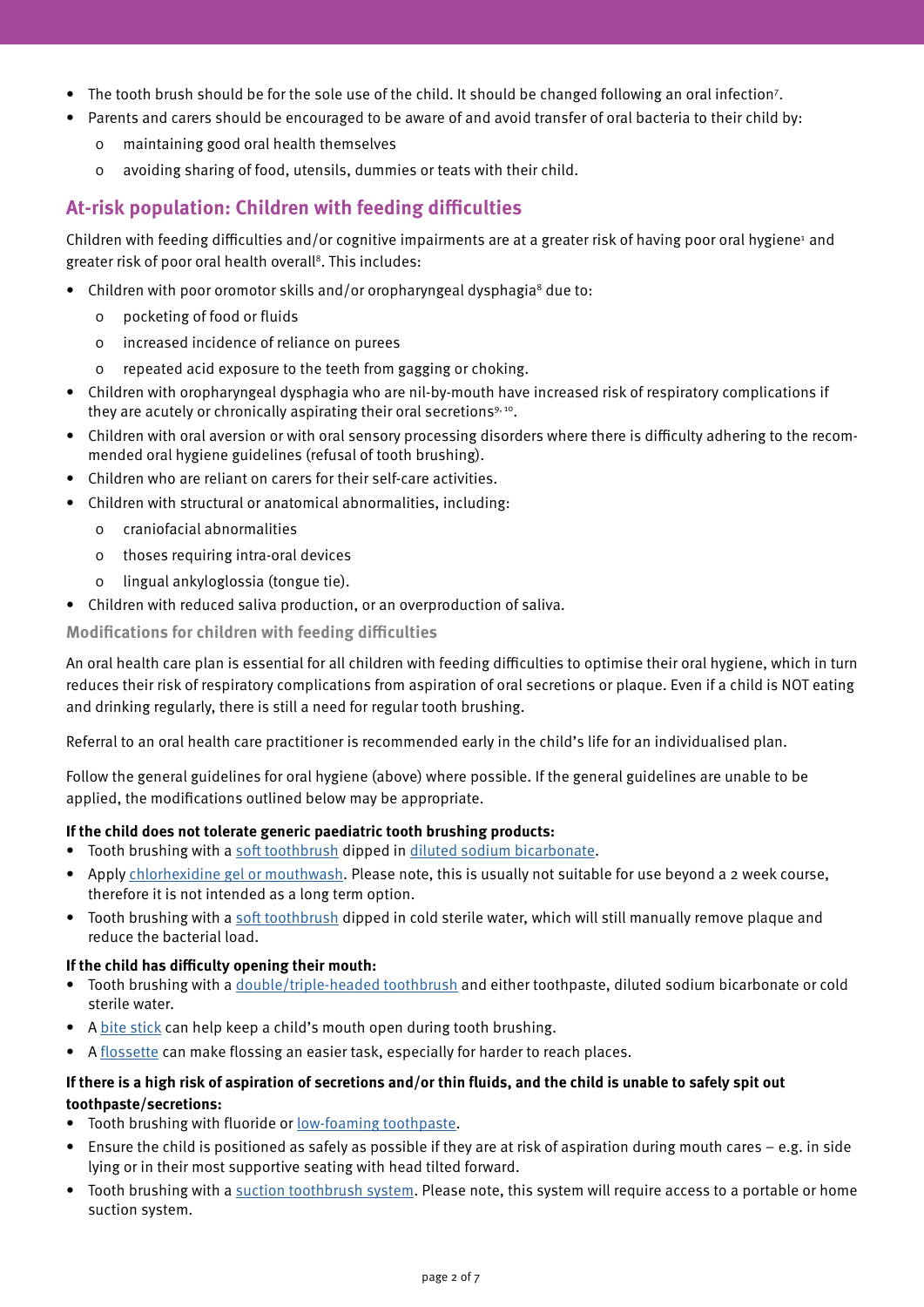#### **If the child has an oral aversion or sensory defensiveness:**

- Ensure you have a routine for brushing and flossing teeth (morning and night), using the same technique and the same setting.
- Use positive reinforcement to reinforce appropriate tooth brushing behaviours.
- Consider using sterile water during tooth brushing at first, and then grade up to mild or unflavoured tooth paste as tolerated.

Refer to [Appendix 1 a](#page-4-0)nd [Appendix 2](#page-6-0) for further information about Oral Hygiene Products and Equipment.

# **At-risk population: Children with specific medical considerations**

Some children may have oral health needs related to a specific medical diagnosis, and these needs should be prioritised above any oral hygiene risks associated with feeding difficulties.

#### **Children undergoing chemotherapy or bone marrow transplantation are at high risk of:**

- immunodeficiency
- developing oral mucositis with associated inflammation and pain
- xerostomia associated with radiation and some chemotherapy drugs.

#### **Children with some medical conditions, including:**

- gastro-oesophageal reflux
- eosinophilic oesophagitis.

#### **Children who require specific medications:**

- $\bullet$  inhaled corticosteroids<sup>1</sup>
- other specific medications may increase the risk of tooth decay, and a clean mouth is crucial for children with special needs or risk of oral candida<sup>11</sup>.

#### **Children who are intubated via an endotracheal tube (ETT) are at risk of ventilator-associated pneumonia; even if they are not known to have oropharyngeal dysphagia12:**

• In the intensive care setting, "poor oral hygiene has been associated with increased dental plaque accumulation, bacterial colonization of the oropharynx, and higher nosocomial infection rates, particularly ventilator-associated pneumonia"13,14,15.

Consultation with the treating dentist or oral health therapist should occur prior to recommending an oral health care plan. If the child also has oropharyngeal dysphagia or is nil-by-mouth, the oral hygiene general guidelines and modifications (above) should be combined with the child's tailored oral health care plan, in consultation with the treating dentist.

#### **At risk population: Children in a palliative care context**

- **• Full oral intake:** If the child is for full active resuscitation and receiving active treatment, but has a life-limiting condition, the above general oral hygiene guidelines apply.
- **• Risk feeding:** If a child has known oropharyngeal dysphagia and is at risk of aspiration, but is following a 'Risk Feeding' plan, oral hygiene before and after any oral intake is essential. The above general oral hygiene guidelines and modifications apply.
- **• Limited oral intake in end-of-life care:** If the child is receiving end of life care, and is still eating or drinking, consider the safest strategies to reduce the risk of the child choking on any residual food that may be pocketed or partially masticated (particularly if the child is drowsy or has cranial nerve deficits). Maintaining good oral hygiene will also be important for the child's overall comfort (i.e. avoiding a dry mouth or discomfort from oral thrush developing).

#### **A note on foam sponges**

[Toothette oral swabs c](#page-5-0)an be used as a temporary measure, or combined with a toothbrush to remove debris and cleanse the mouth when a child is unable to brush their teeth effectively. However, foam cleaning sponges are ineffective at removing plaque<sup>16</sup>. They may be useful:

- when a child has no teeth moisten sponge with water<sup>7</sup>
- when a child has a platelet count below 20,000 with associated bleeding<sup>17</sup>
- when a child has severe mucositis that prevents them from brushing their teeth foam sponges can be moistened with water or diluted chlorhexidine<sup>7</sup>
- for palliative care situations when comfort is the only intended outcome.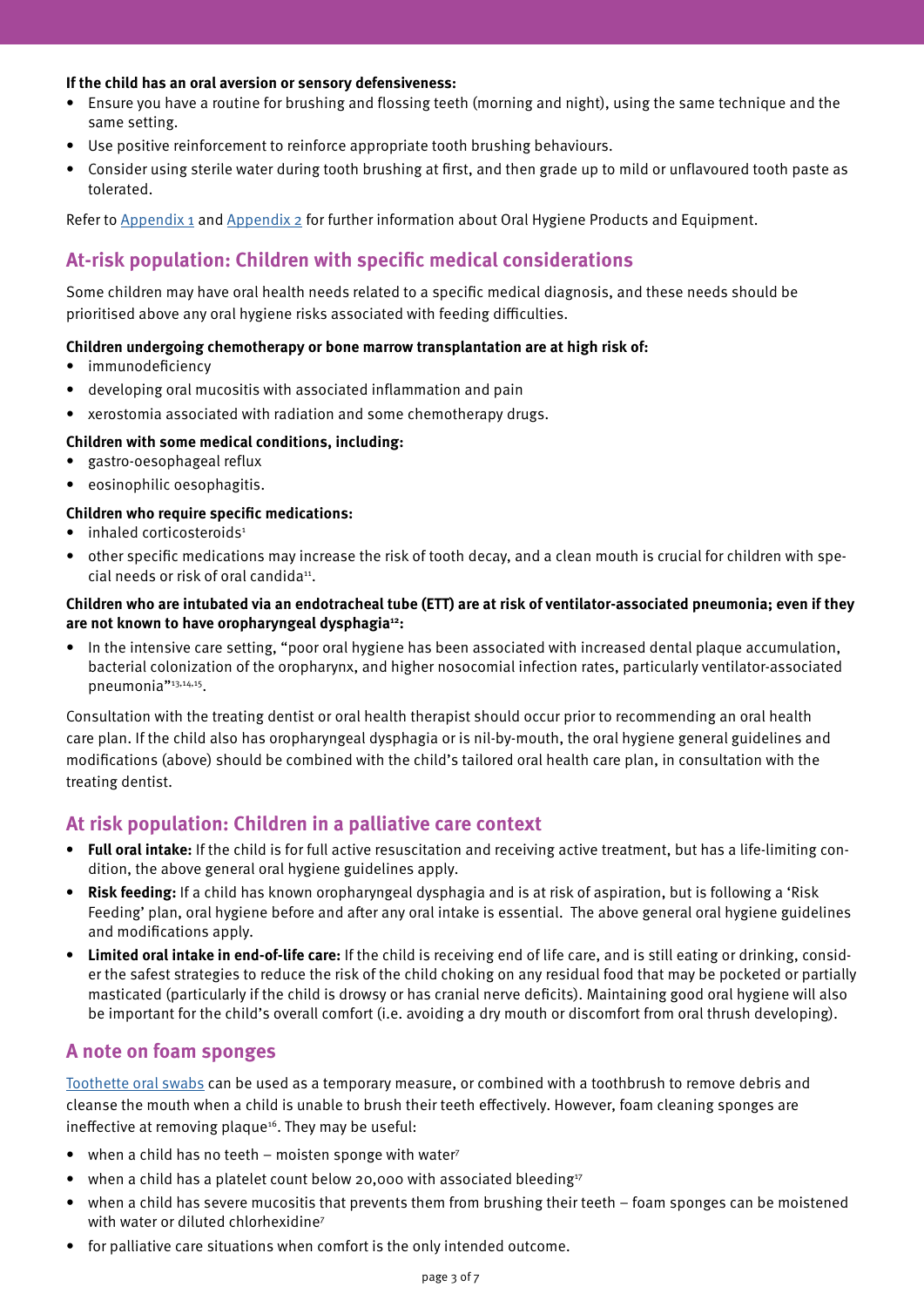# **Dentist / Oral Health referrals**

#### **General recommendations:**

- Children who are non-oral should regularly see a dentist as they are at increased risk of poor oral health.
- Children should see a dentist by their first birthday.

#### **At Lady Cilento Children's Hospital:**

- Any children who are identified as being at high risk of, or presenting with, poor oral hygiene, should be referred to the Children's Oral Health Service for review.
- Any children requiring specific prescription of products or equipment should also be referred to COHS to implement an oral health management plan specific to that child.

#### **References**

- 1. New South Wales Health. (2016). Feeding Difficulties in Children: A Guide for Allied Health Professionals (Document No. GL2016\_007). Retrieved from [http://www1.health.nsw.gov.au/pds/ActivePDSDocuments/GL2016\\_007.pdf](http://www1.health.nsw.gov.au/pds/ActivePDSDocuments/GL2016_007.pdf)
- 2. New South Wales Health. (2009). Early Childhood Oral Health Guidelines for Child Health Professionals. Wentworthville, Australia.
- 3. Gibson, F., & Nelson, W. (2000). Mouth care for children with cancer. Paediatric Nursing, 12 (1), 18-22.
- 4. Great Ormond Street Hospital. (2014). Mouth Care Clinical Guideline. Retrieved from [http://www.gosh.nhs.uk/health-professionals/clinical](http://www.gosh.nhs.uk/health-professionals/clinical-guidelines/mouth-care)[guidelines/mouth-care](http://www.gosh.nhs.uk/health-professionals/clinical-guidelines/mouth-care)
- 5. British Dental Health Foundation. (n.d.). Caring for Teeth: Children's Teeth. Retrieved from [https://www.dentalhealth.org/tell-me-about/topic/caring](https://www.dentalhealth.org/tell-me-about/topic/caring-for-teeth/childrens-teeth )[for-teeth/childrens-teeth](https://www.dentalhealth.org/tell-me-about/topic/caring-for-teeth/childrens-teeth )
- 6. Department of Health and the British Association for the Study of Community Dentistry. (2009). Delivering Better Oral Health An evidence-based toolkit for prevention - second edition. (Product No. 283540). Retrieved from [http://webarchive.nationalarchives.gov.uk/20130107105354/http://](http://webarchive.nationalarchives.gov.uk/20130107105354/http://www.dh.gov.uk/en/Publicationsandstatistics/Publications/PublicationsPolicyAndGuidance/DH_102331 ) [www.dh.gov.uk/en/Publicationsandstatistics/Publications/PublicationsPolicyAndGuidance/DH\\_102331](http://webarchive.nationalarchives.gov.uk/20130107105354/http://www.dh.gov.uk/en/Publicationsandstatistics/Publications/PublicationsPolicyAndGuidance/DH_102331 )
- 7. UKCCSG-PONF Mouth Care Group. (2006). Mouth Care for Children and Young People with Cancer: Evidence-Based Guidelines. Retrieved from [http://](http://www.rcpch.ac.uk/sites/default/files/asset_library/Research/Clinical%20Effectiveness/Endorsed%20guidelines/Mouth%20Care%20for%20CYP%20with%20cancer%20%28cancer%20study%20group/mouth_care_cyp_cancer_guidelinev2.pdf ) [www.rcpch.ac.uk/sites/default/files/asset\\_library/Research/Clinical%20Effectiveness/Endorsed%20guidelines/Mouth%20Care%20for%20](http://www.rcpch.ac.uk/sites/default/files/asset_library/Research/Clinical%20Effectiveness/Endorsed%20guidelines/Mouth%20Care%20for%20CYP%20with%20cancer%20%28cancer%20study%20group/mouth_care_cyp_cancer_guidelinev2.pdf ) [CYP%20with%20cancer%20%28cancer%20study%20group/mouth\\_care\\_cyp\\_cancer\\_guidelinev2.pdf](http://www.rcpch.ac.uk/sites/default/files/asset_library/Research/Clinical%20Effectiveness/Endorsed%20guidelines/Mouth%20Care%20for%20CYP%20with%20cancer%20%28cancer%20study%20group/mouth_care_cyp_cancer_guidelinev2.pdf )
- 8. Norwood, K., & Slayton, R. (2013). Oral Health Care for Children with Developmental Disabilities. Paediatrics, 131(3), 614-619.
- 9. Sydney Children's Hospital Network. (2013). Fact Sheet: A Clean Mouth is Crucial for Children with Special Needs. Retrieved from
- 10. [https://www.schn.health.nsw.gov.au/files/factsheets/tube\\_feeding\\_-\\_the\\_importance\\_of\\_a\\_clean\\_mouth-en.pdf](https://www.schn.health.nsw.gov.au/files/factsheets/tube_feeding_-_the_importance_of_a_clean_mouth-en.pdf)
- 11. American Academy of Paediatric Dentistry. (2012). Guideline on Management of Dental Patients with Special Health Care Needs. Retrieved from [http://www.aapd.org/media/policies\\_guidelines/g\\_shcn.pdf](http://www.aapd.org/media/policies_guidelines/g_shcn.pdf  )
- 12. Blevins, J.Y. (2011). Oral Health Care for Hospitalised Children. Paediatric Nursing, 37(5), 229-235.
- 13. Fourrier, F., Duvivier, B., Boutigny, H., Roussel-Delvallez, M., & Chopin, C. (1998). Colonization of dental plaque: A source of nosocomial infections in intensive care unit patients. Critical Care Medicine, 26(2), 301–308.
- 14. Franklin, D., Senior, N., James, I., & Roberts, G. (2000). Oral health status of children in a Paediatric Intensive Care Unit. Intensive Care Medicine, 26(3), 319-324.
- 15. Munro, C.L., & Grap, M.J. (2004). Oral Health and Care in the Intensive Care Unit: State of the Science. American Journal of Critical Care, 13(1), 25-34.
- 16. Johnstone, L., Spence, D., & Kozioi-McLain, J. (2010). Oral Hygiene Care in the Paediatric Intensive Care Unit: Practice Recommendations. Paediatric Nursing, 36 (2), 85-97.
- 17. Pearson, L.J. (1996). A comparison of the ability of foam swabs and toothbrushes to remove dental plaque: implications for nursing practice. Journal of Advanced Nursing, 23(1), 62-69.
- 18. Kennedy, L. & Diamond, J. (1993). Assessment and management of chemotherapy-induced mucositis in children. Journal of Pediatric Oncology Nursing, 14(3), 164-174.
- 19. Deery, C., Heanue, M., Deacon, S., Robinson, P.G., Walmsley, A,D,, Worthington, H., … Glenny, A.M. (2004). The effectiveness of manual versus powered toothbrushes for dental health: a systematic review. Journal of Dentistry, 32(3), 197-211.
- 20. Farah, C.S., McIntosh, L.M., & McCullough, M.J. (2009). Mouthwashes. Australian Prescriber, 32, 162-164.
- 21. Paediatric Formulary Committee. (2009). British National Formulary for Children 2009: The Essential Resource for Clinical Use of Medications in Children. London, United Kingdom.
- 22. Walsh, L.J. (2000). Preventive dentistry for the general dental practitioner. Australian Dental Journal, 45, 76-82.
- 23. O'Reilly, M. (2003). Oral Care of the Critically Ill. Australian Critical Care, 16(3), 101-109.
- 24. Hayes, J., & Jones, C. (1995). A collaborative approach to oral care during critical illness. Dental Health, 34(3), 6–10.

Developed by Department of Speech Pathology, Lady Cilento Children's Hospital. Updated: May 2017. All information contained in this sheet has been supplied by qualified professionals as a guideline for care only. Seek medical advice, as appropriate, for concerns regarding your child's health.

#### **Contact us**

- Department of Speech Pathology Lady Cilento Children's Hospital Level 6A, 501 Stanley Street South Brisbane
- **t** 07 3068 2375
- **e** LCCH-Speech@health.qld.gov.au
- **w** www.childrens.health.qld.gov.au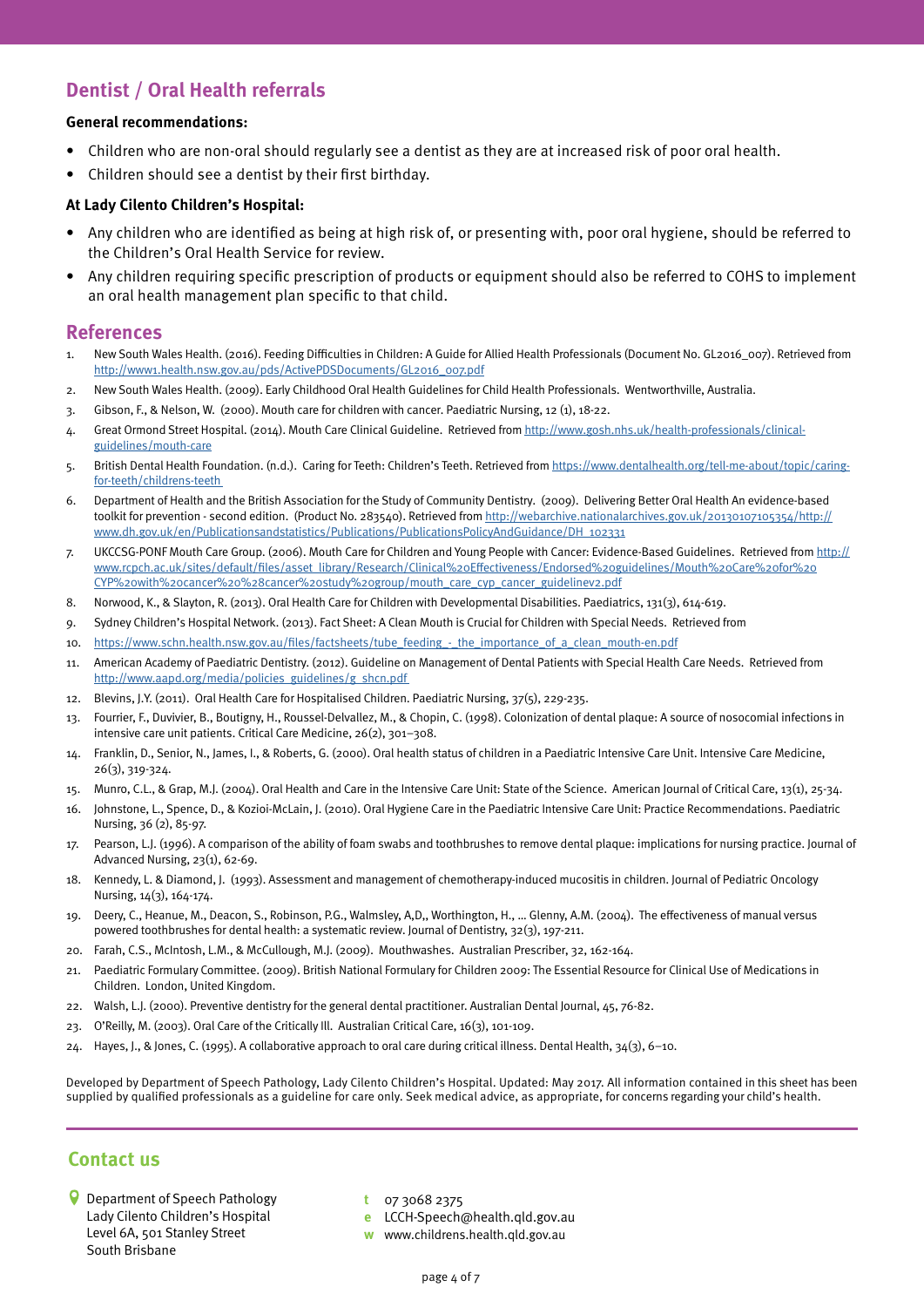# <span id="page-4-0"></span>**Appendix 1**

# **Oral hygiene equipment**

| <b>Product</b>                                                            | <b>Description</b>                                                                                                                                                                                                                                                                                                                                                                                                                                                                                                            |
|---------------------------------------------------------------------------|-------------------------------------------------------------------------------------------------------------------------------------------------------------------------------------------------------------------------------------------------------------------------------------------------------------------------------------------------------------------------------------------------------------------------------------------------------------------------------------------------------------------------------|
| <b>Soft</b><br>toothbrush                                                 | A small headed, soft, nylon bristled toothbrush,<br>with round ended filaments should be used to<br>brush/clean teeth 5,6.                                                                                                                                                                                                                                                                                                                                                                                                    |
| <b>Suction</b><br>toothbrush<br>system                                    | The suction toothbrush is a tool, with a portable suction unit, that can be used at home or<br>when travelling, if the suction toothbrush is compatible. When brushing, the toothbrush will<br>suck up extra saliva, toothpaste and debris from the mouth, helping to prevent coughing and<br>saliva going the "wrong way" from the over production of saliva.<br>There is a foam swab attached to the back of the toothbrush, so when brushing, it will<br>stimulate and clean the soft tissues and cheeks at the same time. |
|                                                                           |                                                                                                                                                                                                                                                                                                                                                                                                                                                                                                                               |
| <b>Surround</b><br>toothbrush<br>or Collins<br><b>Curve</b><br>toothbrush | Double or triple headed suction brush if the child has trismus or it is difficult to get a regular<br>toothbrush in the mouth to reach all of the teeth. These toothbrushes have 3 rows of bristles<br>that surround the teeth to clean the front, back and biting surface of the teeth at the same<br>time. The 3 parts of the head are able to be adjusted close for a snug fit around the teeth.                                                                                                                           |

# **Electric**

**toothbrush**

A brush with a rotation oscillation action, if tolerated, can significantly reduce plaque and gingivitis in the short and long term, but there is no statistically significant difference between electric and manual tooth brushes<sup>18</sup>. They are not advisable for children with a fragile oral mucosa, however.

Surround toothbrush Collins Curve toothbrush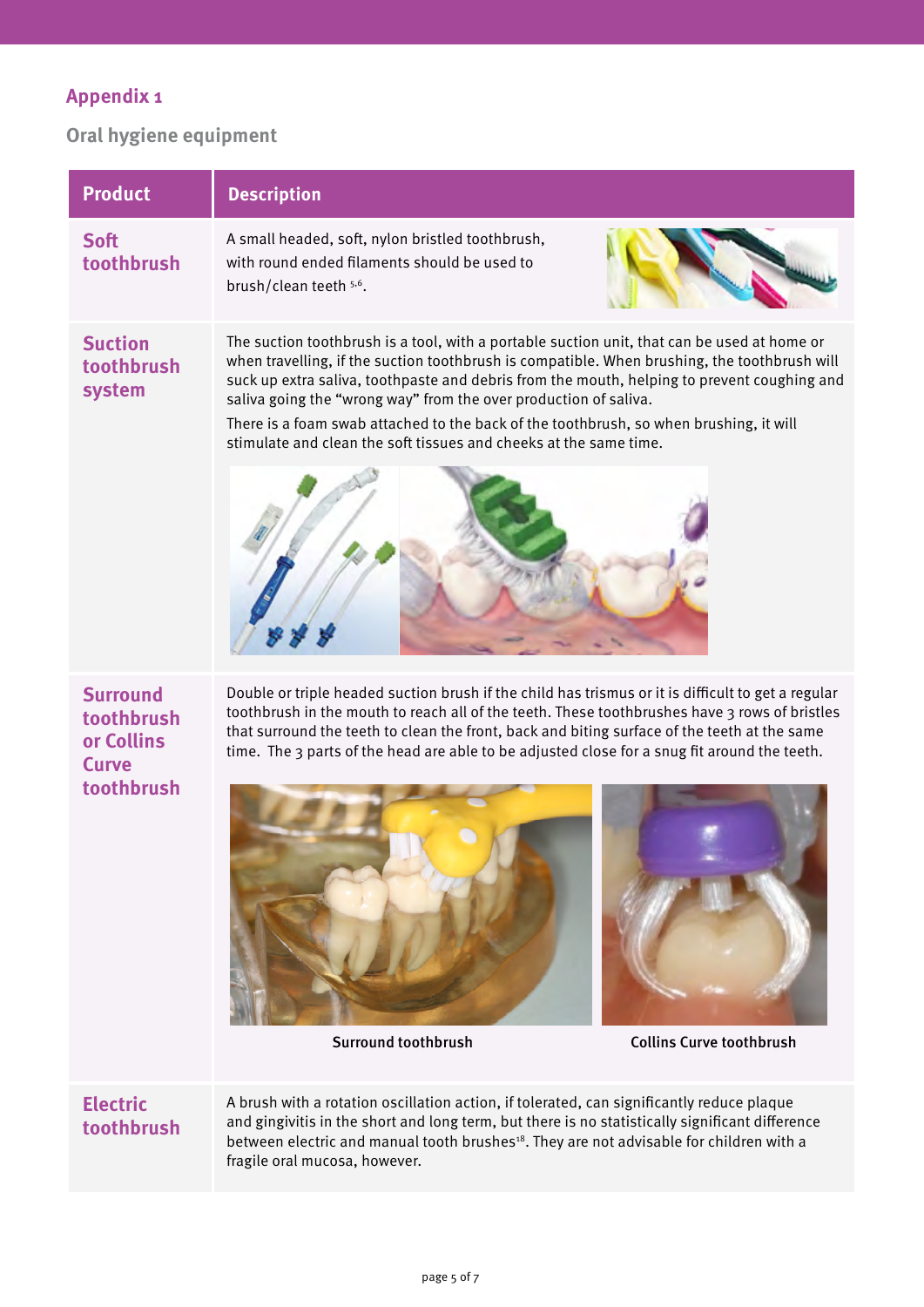<span id="page-5-0"></span>

Further information regarding oral hygiene products and how to access them:

- Mayo Healthcare:<http://www.mayohealthcare.com.au>
- Australian Society of Special Care in Dentistry Resources: [https://www.asscid.org.au/ASSCID/Resources/](https://www.asscid.org.au/ASSCID/Resources/ASSCID/Resources.aspx?hkey=8ac2c555-6dbc-40b0-946f-e1db909dc807) [ASSCID/Resources.aspx?hkey=8ac2c555-6dbc-40b0-946f-e1db909dc807](https://www.asscid.org.au/ASSCID/Resources/ASSCID/Resources.aspx?hkey=8ac2c555-6dbc-40b0-946f-e1db909dc807)
- The Children's Oral Health Service at Lady Cilento Children's Hospital also stocks a small range of suitable products (available to patients accessing their service)